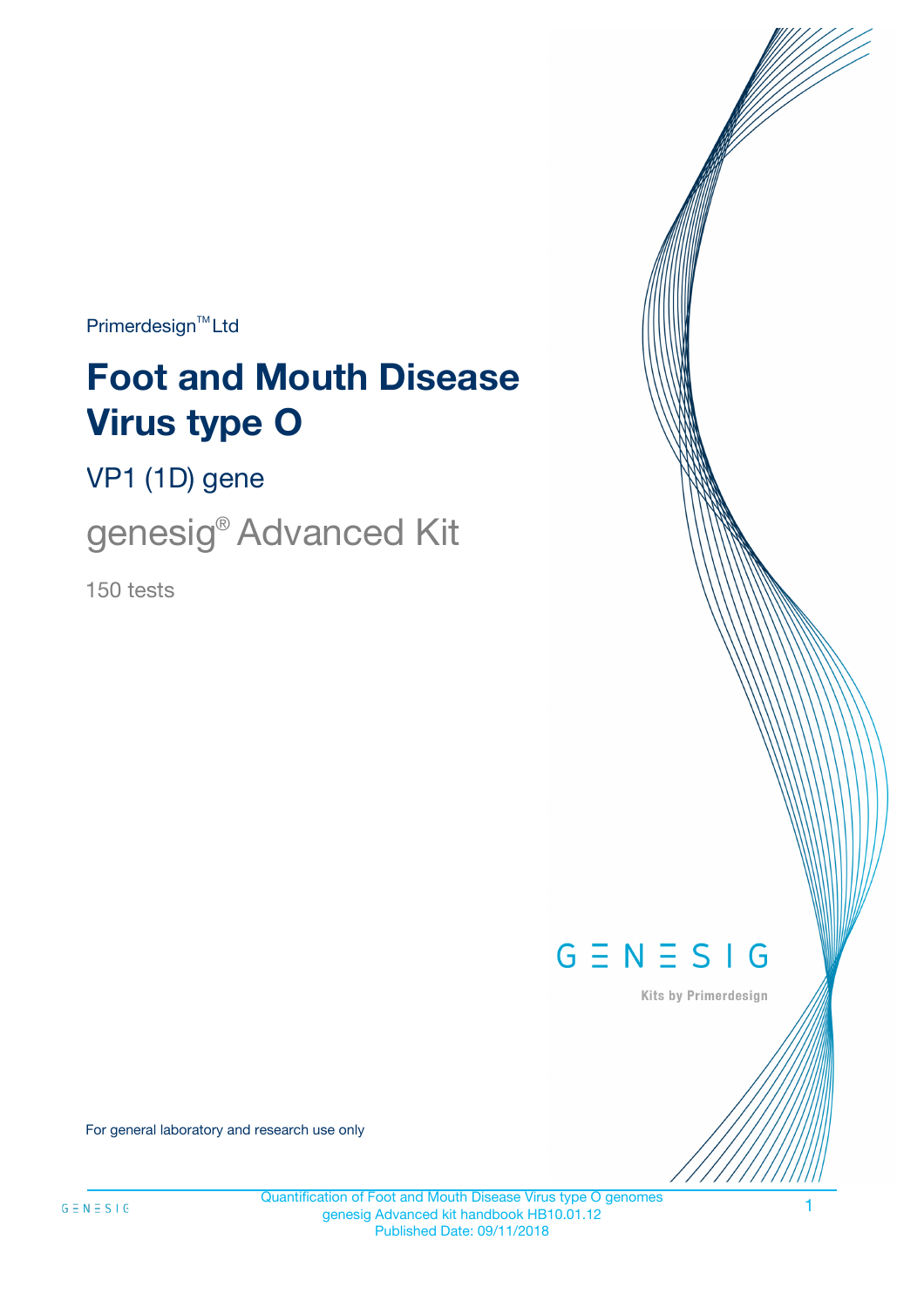### Introduction to Foot and Mouth Disease Virus type  $\bigcap$

Foot-and-mouth disease, FMD or hoof-and-mouth disease (Aphtae epizooticae) is a highly contagious and sometimes fatal viral disease of cloven-hoofed animals, including domestic animals such as cattle, water buffalo, sheep, goats and pigs, as well as antelope, bison and other wild bovids, and deer. The disease is characterised by the appearance of vesicles on the feet and mouth. Humans are very rarely affected by the virus.

Foot and Mouth disease virus is the prototypic member of the Aphthovirus genus in the Picornaviridae family. This picornavirus is the etiological agent of the acute systemic vesicular disease that affects cattle and other animals worldwide. It is a highly variable and transmissible virus. Foot and mouth disease is the most economically important viral disease which infects domesticated livestock throughout the globe. FMD is endemic in much of Africa, Asia and South America.

The virus itself is a single-stranded positive-sense RNA virus approximately 8.4kb in length.

There are seven antigenically distinct FMD serotypes: O, A, C, SAT-1, SAT-2, SAT-3, and Asia -1. These serotypes show some regionality, and the O serotype is most common. O and A are the most widely distributed, type C has not been detected since 2004 and although Asia-1 was first isolated in Greece – as the name suggests it is usually found in Asia. The SAT (South African Territories) serotypes are most commonly found in sub-Saharan Africa.

In areas where the virus is endemic identifying the serotype of the virus strain is important for vaccine selection, containing the outbreak and tracing its progress/source.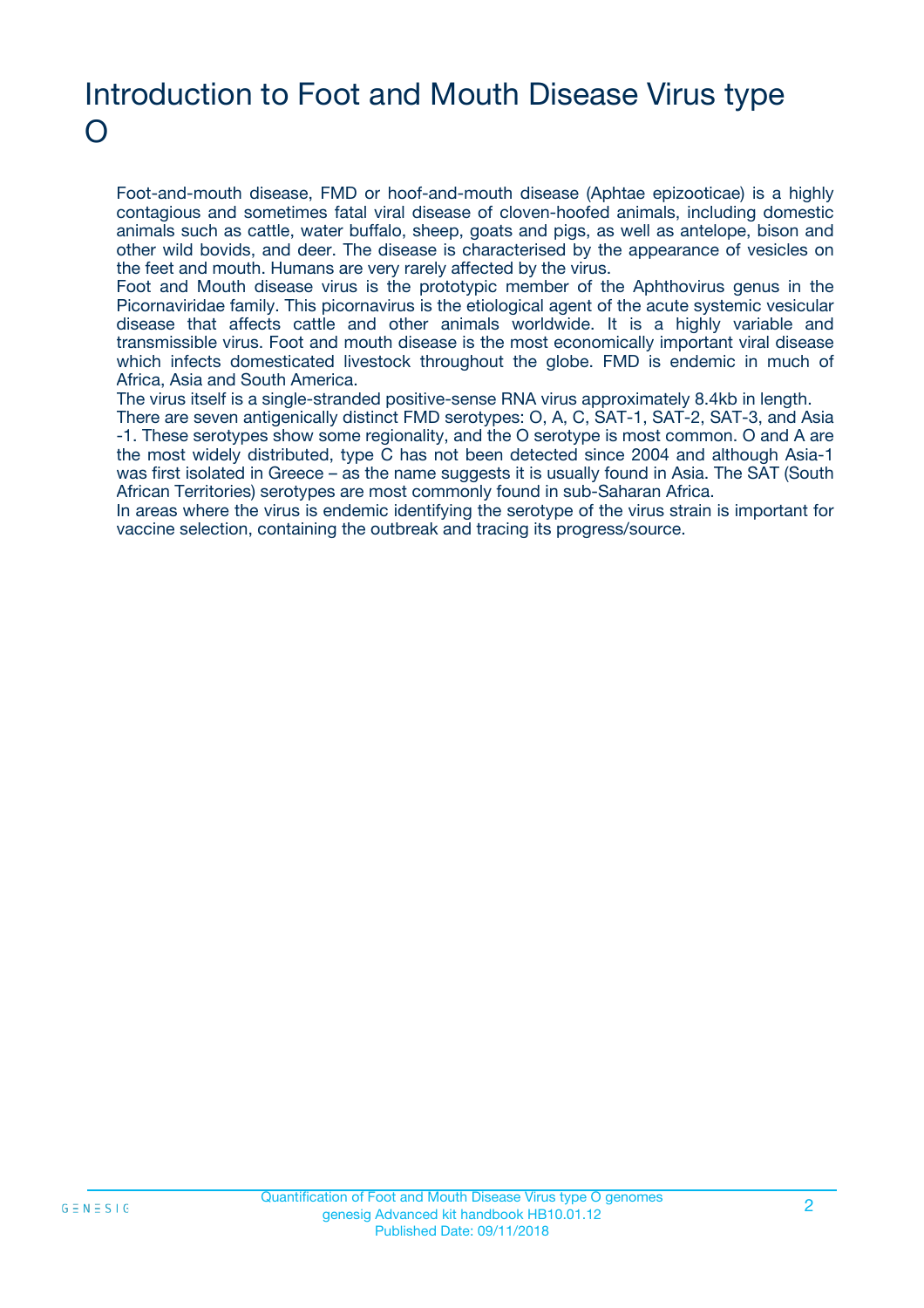# **Specificity**

The Primerdesign genesig Kit for Foot and Mouth Disease Virus type O (FMDV-O) genomes is designed for the in vitro quantification of FMDV-O genomes. The kit is designed to have a broad detection profile. Specifically, the primers represent 100% homology with over 95% of the NCBI database reference sequences available at the time of design.

The dynamics of genetic variation means that new sequence information may become available after the initial design. Primerdesign periodically reviews the detection profiles of our kits and when required releases new versions.

The design for this FMDV assay is based on the following paper:

Reid, S., Mioulet, V., Knowles, N., Shirazi, N., Belsham, G. and King, D. (2014). Development of tailored real-time RT-PCR assays for the detection and differentiation of serotype O, A and Asia-1 foot-and-mouth disease virus lineages circulating in the Middle East. Journal of Virological Methods, 207, pp.146-153.

The assay is not predicted to detect FMDV strains of other serotypes based on specificity testing outlined in the paper. The kit is expected to detect clinically significant strains of the viral serotype circulating in the Middle East at the time of paper publication.

If you require further information, or have a specific question about the detection profile of this kit then please send an e.mail to enquiry@primerdesign.co.uk and our bioinformatics team will answer your question.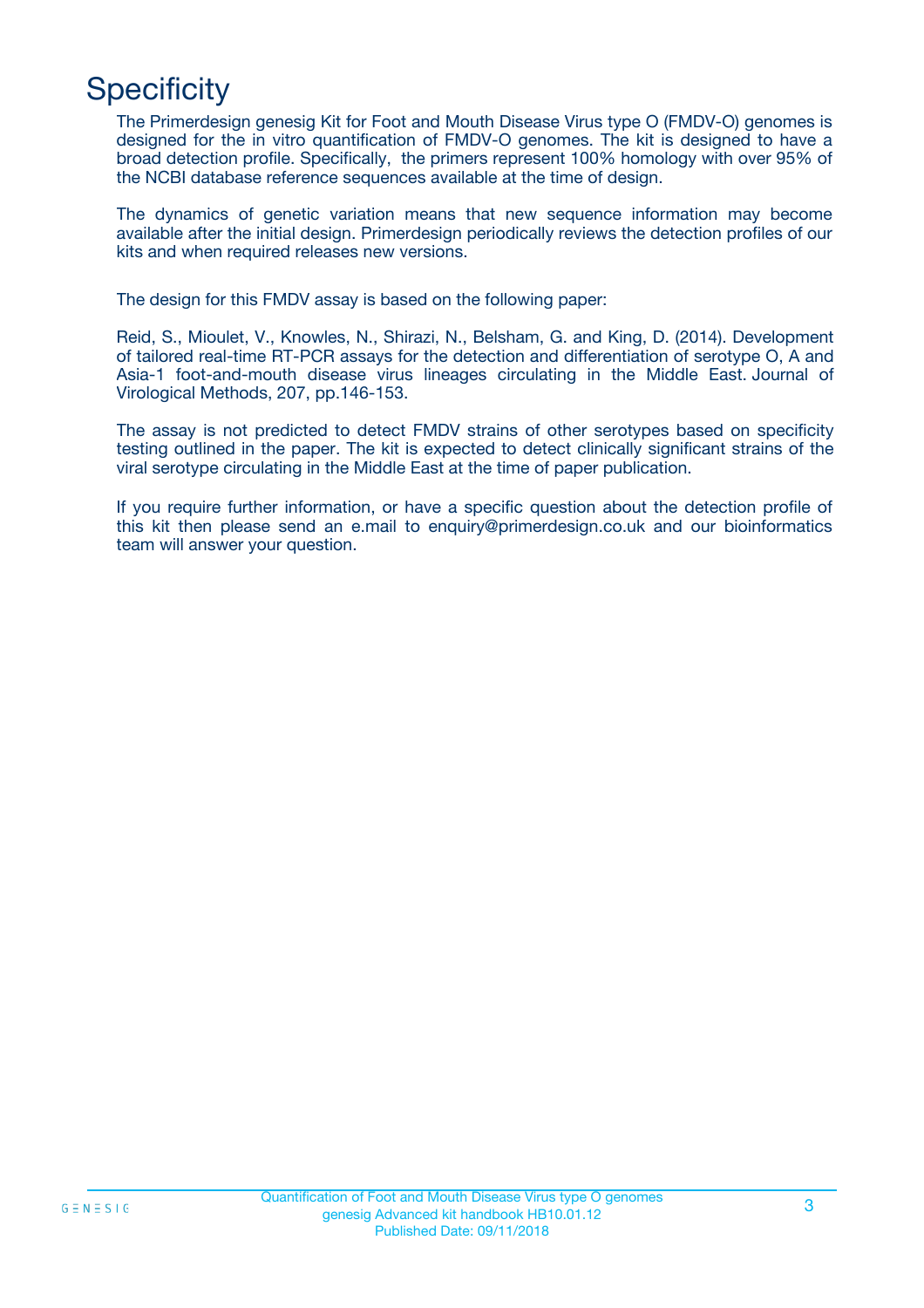### **Kit contents**

- **FMDV-O specific primer/probe mix (150 reactions BROWN) FAM labelled**
- **FMDV-O positive control template (for Standard curve RED)**
- **Internal extraction control primer/probe mix (150 reactions BROWN) VIC labelled as standard**
- **Internal extraction control RNA (150 reactions BLUE)**
- **Endogenous control primer/probe mix (150 reactions BROWN) FAM labelled**
- **RNase/DNase free water (WHITE) for resuspension of primer/probe mixes**
- **Template preparation buffer (YELLOW) for resuspension of internal control template, positive control template and standard curve preparation**

### **Reagents and equipment to be supplied by the user**

#### **Real-time PCR Instrument**

#### **Extraction kit**

This kit is recommended for use with genesig Easy DNA/RNA Extraction kit. However, it is designed to work well with all processes that yield high quality RNA and DNA with minimal PCR inhibitors.

#### **oasigTM lyophilised OneStep or Precision**®**PLUS OneStep 2X RT-qPCR Master Mix** Contains complete OneStep RT-qPCR master mix

**Pipettors and Tips**

**Vortex and centrifuge**

**Thin walled 1.5 ml PCR reaction tubes**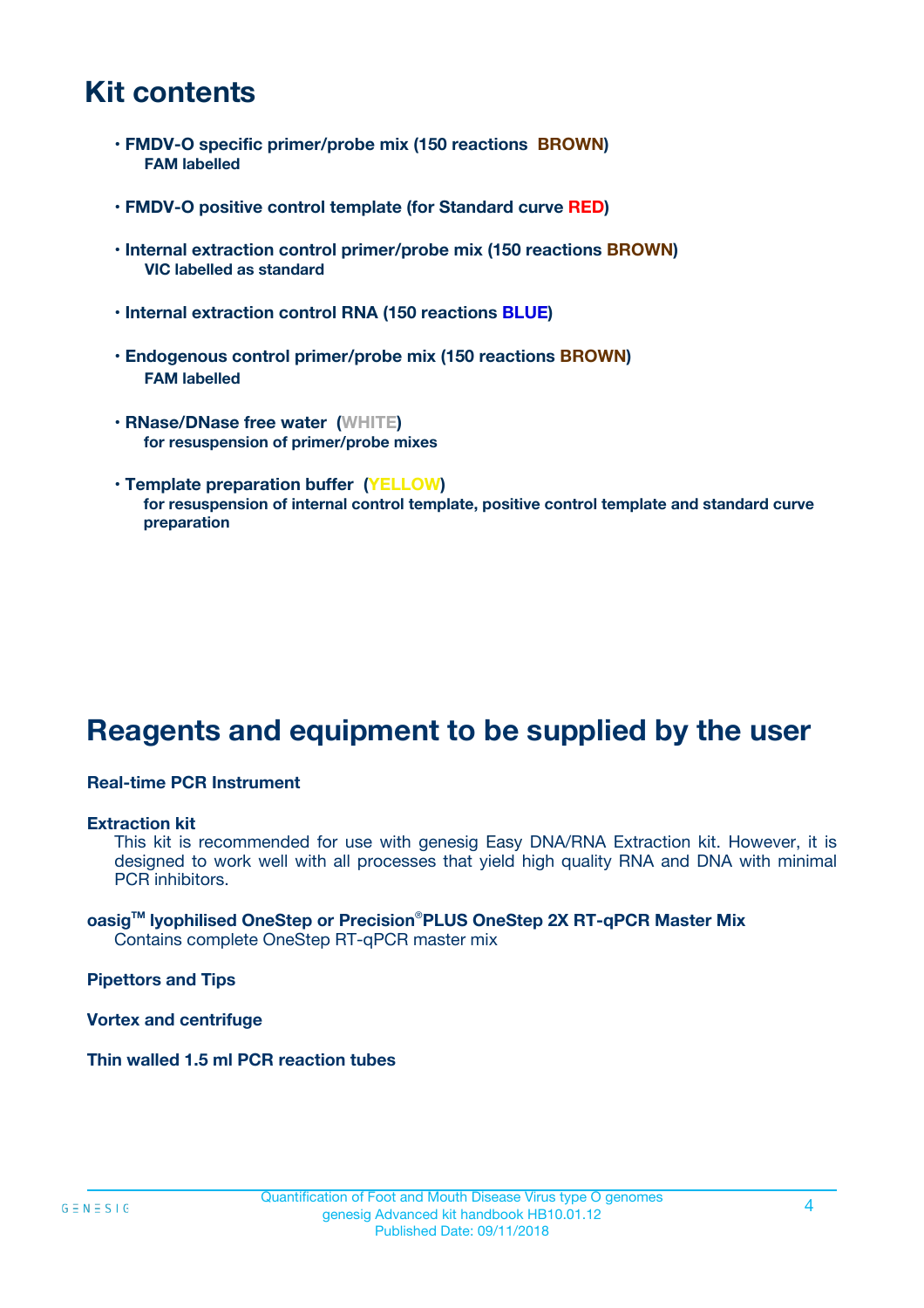### Kit storage and stability

This kit is stable at room temperature but should be stored at -20ºC on arrival. Once the lyophilised components have been resuspended they should not be exposed to temperatures above -20°C for longer than 30 minutes at a time and unnecessary repeated freeze/thawing should be avoided. The kit is stable for six months from the date of resuspension under these circumstances.

If a standard curve dilution series is prepared this can be stored frozen for an extended period. If you see any degradation in this serial dilution a fresh standard curve can be prepared from the positive control.

Primerdesign does not recommend using the kit after the expiry date stated on the pack.

### Suitable sample material

All kinds of sample material suited for PCR amplification can be used. Please ensure the samples are suitable in terms of purity, concentration, and RNA/DNA integrity (An internal PCR control is supplied to test for non specific PCR inhibitors). Always run at least one negative control with the samples. To prepare a negative-control, replace the template RNA sample with RNase/DNase free water.

### Dynamic range of test

Under optimal PCR conditions genesig FMDV-O detection kits have very high priming efficiencies of >95% and can detect less than 100 copies of target template.

### Notices and disclaimers

This product is developed, designed and sold for research purposes only. It is not intended for human diagnostic or drug purposes or to be administered to humans unless clearly expressed for that purpose by the Food and Drug Administration in the USA or the appropriate regulatory authorities in the country of use. During the warranty period Primerdesign genesig detection kits allow precise and reproducible data recovery combined with excellent sensitivity. For data obtained by violation to the general GLP guidelines and the manufacturer's recommendations the right to claim under guarantee is expired. PCR is a proprietary technology covered by several US and foreign patents. These patents are owned by Roche Molecular Systems Inc. and have been sub-licensed by PE Corporation in certain fields. Depending on your specific application you may need a license from Roche or PE to practice PCR. Additional information on purchasing licenses to practice the PCR process may be obtained by contacting the Director of Licensing at Roche Molecular Systems, 1145 Atlantic Avenue, Alameda, CA 94501 or Applied Biosystems business group of the Applera Corporation, 850 Lincoln Centre Drive, Foster City, CA 94404. In addition, the 5' nuclease assay and other homogeneous amplification methods used in connection with the PCR process may be covered by U.S. Patents 5,210,015 and 5,487,972, owned by Roche Molecular Systems, Inc, and by U.S. Patent 5,538,848, owned by The Perkin-Elmer Corporation.

### Trademarks

Primerdesign™ is a trademark of Primerdesign Ltd.

genesig® is a registered trademark of Primerdesign Ltd.

The PCR process is covered by US Patents 4,683,195, and 4,683,202 and foreign equivalents owned by Hoffmann-La Roche AG. BI, ABI PRISM® GeneAmp® and MicroAmp® are registered trademarks of the Applera Genomics (Applied Biosystems Corporation). BIOMEK® is a registered trademark of Beckman Instruments, Inc.; iCycler™ is a registered trademark of Bio-Rad Laboratories, Rotor-Gene is a trademark of Corbett Research. LightCycler™ is a registered trademark of the Idaho Technology Inc. GeneAmp®, TaqMan® and AmpliTaqGold® are registered trademarks of Roche Molecular Systems, Inc., The purchase of the Primerdesign ™ reagents cannot be construed as an authorization or implicit license to practice PCR under any patents held by Hoffmann-LaRoche Inc.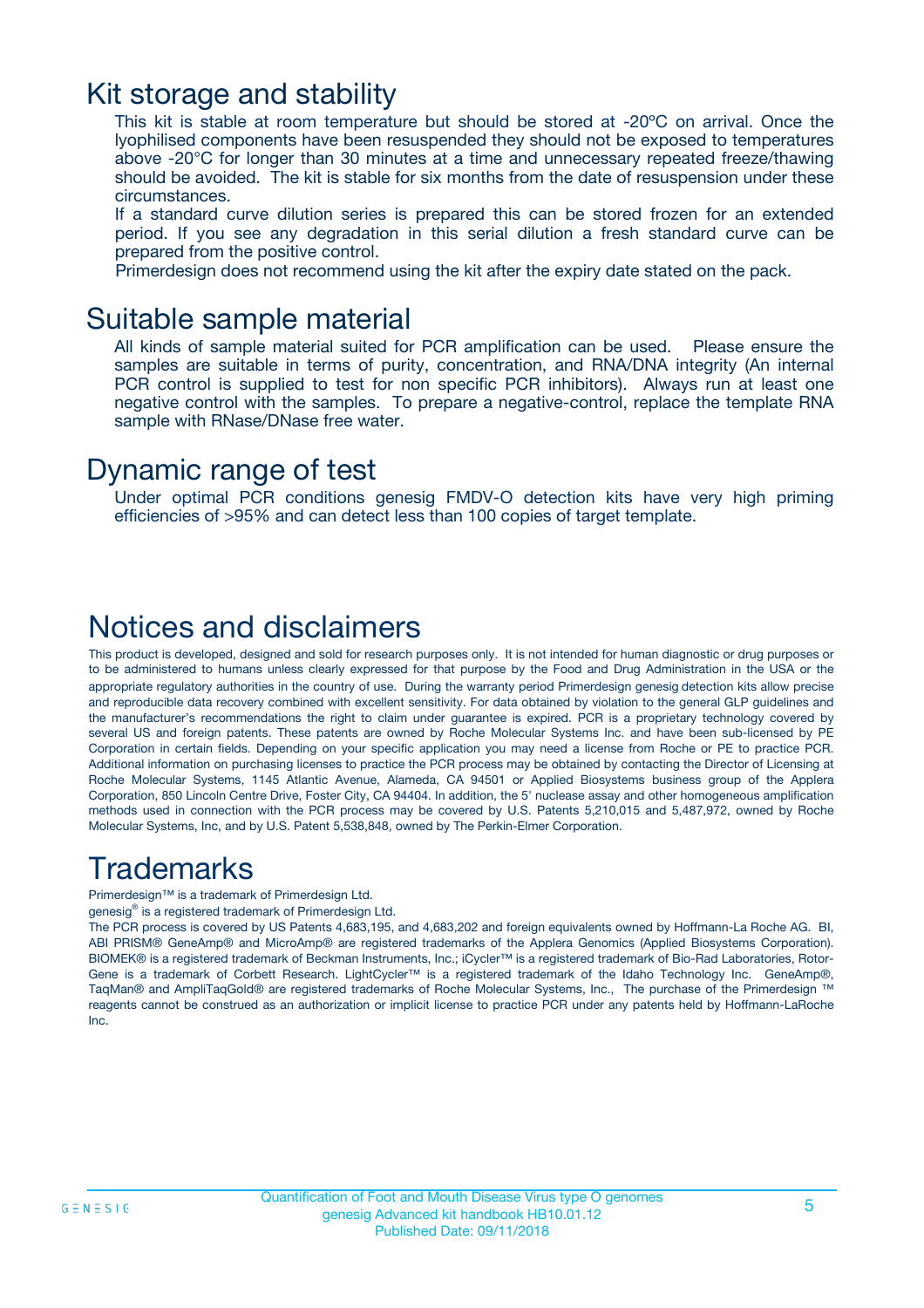### **Principles of the test**

#### **Real-time PCR**

A FMDV-O specific primer and probe mix is provided and this can be detected through the FAM channel.

The primer and probe mix provided exploits the so-called TaqMan® principle. During PCR amplification, forward and reverse primers hybridize to the FMDV-O cDNA. A fluorogenic probe is included in the same reaction mixture which consists of a DNA probe labeled with a 5`-dye and a 3`-quencher. During PCR amplification, the probe is cleaved and the reporter dye and quencher are separated. The resulting increase in fluorescence can be detected on a range of qPCR platforms.

#### **Positive control**

For copy number determination and as a positive control for the PCR set up, the kit contains a positive control template.

This can be used to generate a standard curve of FMDV-O copy number / Cq value. Alternatively the positive control can be used at a single dilution where full quantitative analysis of the samples is not required. Each time the kit is used, at least one positive control reaction must be included in the run. A positive result indicates that the primers and probes for detecting the target FMDV-O gene worked properly in that particular experimental scenario. If a negative result is obtained the test results are invalid and must be repeated. Care should be taken to ensure that the positive control does not contaminate any other kit component which would lead to false-positive results. This can be achieved by handling this component in a Post PCR environment. Care should also be taken to avoid crosscontamination of other samples when adding the positive control to the run. This can be avoided by sealing all other samples and negative controls before pipetting the positive control into the positive control well.

#### **Negative control**

To validate any positive findings a negative control reaction should be included every time the kit is used. For this reaction the RNase/DNase free water should be used instead of template. A negative result indicates that the reagents have not become contaminated while setting up the run.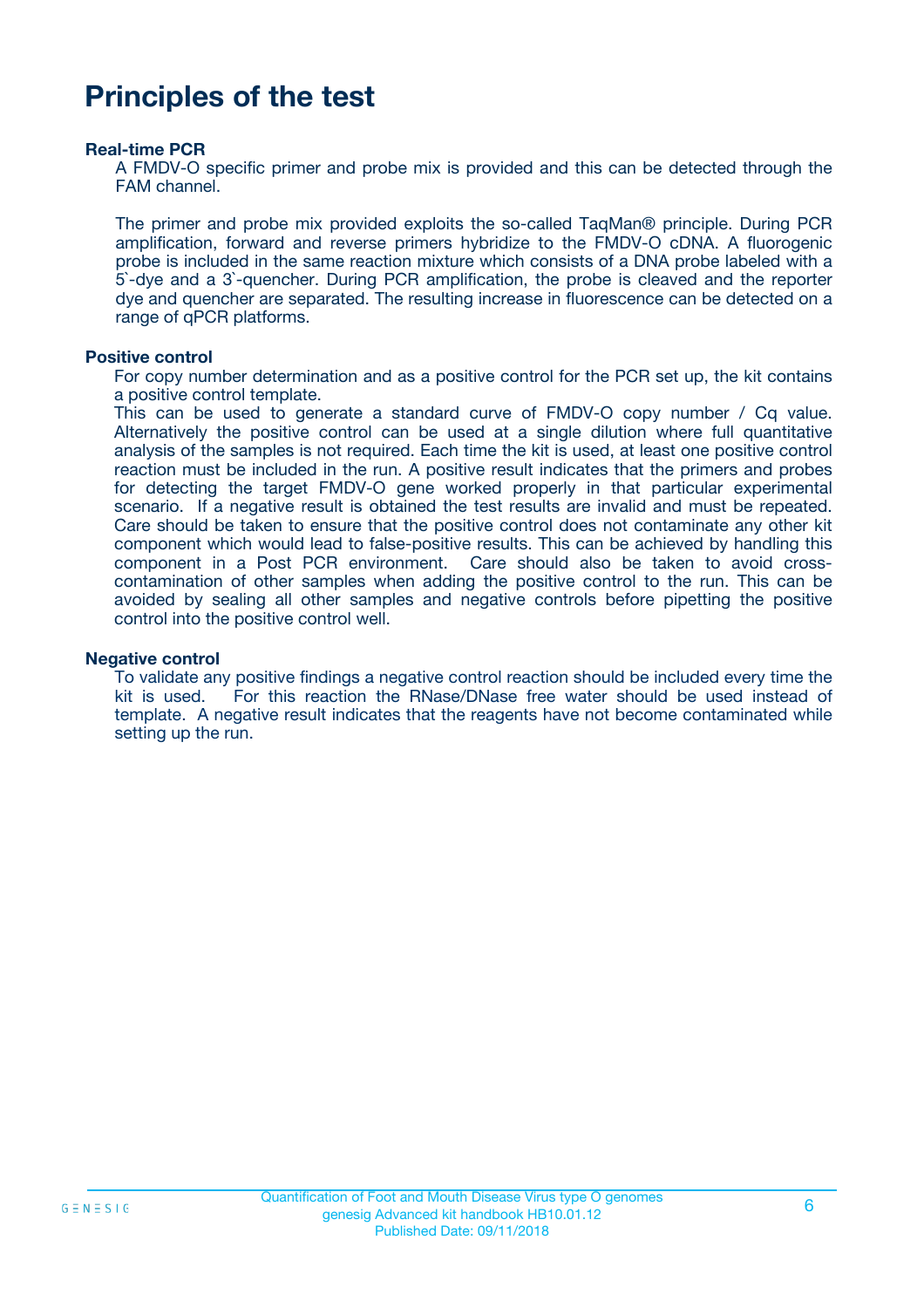#### **Internal RNA extraction control**

When performing RNA extraction, it is often advantageous to have an exogenous source of RNA template that is spiked into the lysis buffer. This control RNA is then co-purified with the sample RNA and can be detected as a positive control for the extraction process. Successful co-purification and qPCR for the control RNA also indicates that PCR inhibitors are not present at a high concentration.

A separate qPCR primer/probe mix are supplied with this kit to detect the exogenous RNA using qPCR. The PCR primers are present at PCR limiting concentrations which allows multiplexing with the target sequence primers. Amplification of the control cDNA does not interfere with detection of the FMDV-O target cDNA even when present at low copy number. The Internal control is detected through the VIC channel and gives a Cq value of 28+/-3 depending on the level of sample dilution.

#### **Endogenous control**

To confirm extraction of a valid biological template, a primer and probe mix is included to detect an endogenous gene. Detection of the endogenous control is through the FAM channel and it is NOT therefore possible to perform a multiplex with the FMDV-O primers. A poor endogenous control signal may indicate that the sample did not contain sufficient biological material.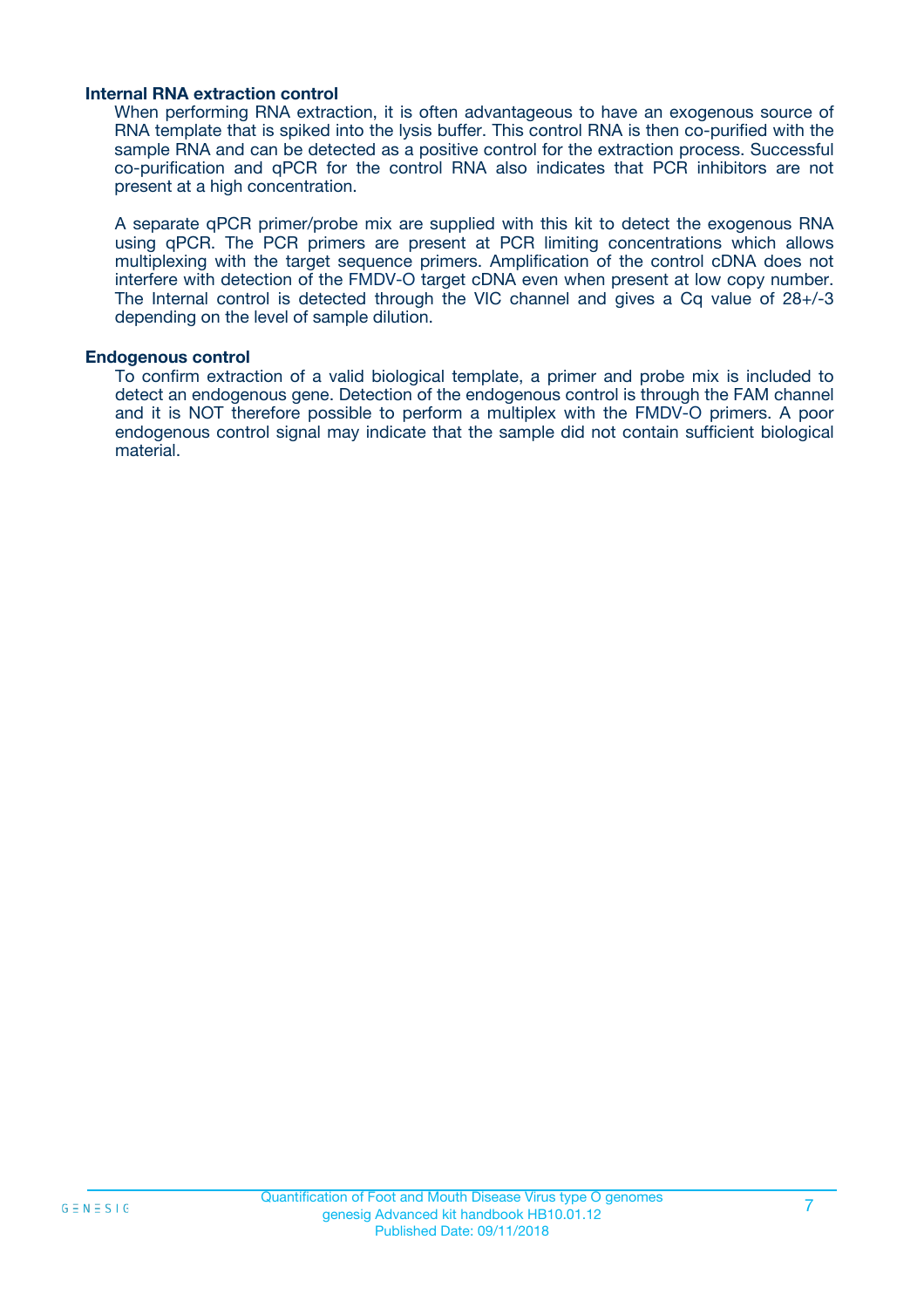### Resuspension protocol

To minimize the risk of contamination with foreign DNA, we recommend that all pipetting be performed in a PCR clean environment. Ideally this would be a designated PCR lab or PCR cabinet. Filter tips are recommended for all pipetting steps.

- **1. Pulse-spin each tube in a centrifuge before opening.** This will ensure lyophilised primer and probe mix is in the base of the tube and is not spilt upon opening the tube.
- **2. Resuspend the primer/probe mixes in the RNase/DNase free water supplied, according to the table below:**

To ensure complete resuspension, vortex each tube thoroughly.

| Component - resuspend in water                       |          |  |
|------------------------------------------------------|----------|--|
| <b>Pre-PCR pack</b>                                  |          |  |
| FMDV-O primer/probe mix (BROWN)                      | $165$ µl |  |
| Internal extraction control primer/probe mix (BROWN) | $165$ µl |  |
| Endogenous control primer/probe mix (BROWN)          | 165 µl   |  |

**3. Resuspend the internal control template and positive control template in the template preparation buffer supplied, according to the table below:** To ensure complete resuspension, vortex each tube thoroughly.

| Component - resuspend in template preparation buffer |  |  |  |
|------------------------------------------------------|--|--|--|
| <b>Pre-PCR heat-sealed foil</b>                      |  |  |  |
| Internal extraction control RNA (BLUE)               |  |  |  |
| <b>Post-PCR heat-sealed foil</b>                     |  |  |  |
| FMDV-O Positive Control Template (RED) *             |  |  |  |

\* This component contains high copy number template and is a VERY significant contamination risk. It must be opened and handled in a separate laboratory environment, away from the other components.

### RNA extraction

The internal extraction control RNA can be added either to the RNA lysis/extraction buffer or to the RNA sample once it has been resuspended in lysis buffer.

**DO NOT add the internal extraction control RNA directly to the unprocessed biological sample as this will lead to degradation and a loss in signal.**

- **1. Add 4µ**l **of the Internal extraction control RNA (BLUE) to each sample in RNA lysis/extraction buffer per sample.**
- **2. Complete RNA extraction according to the manufacturer's protocols.**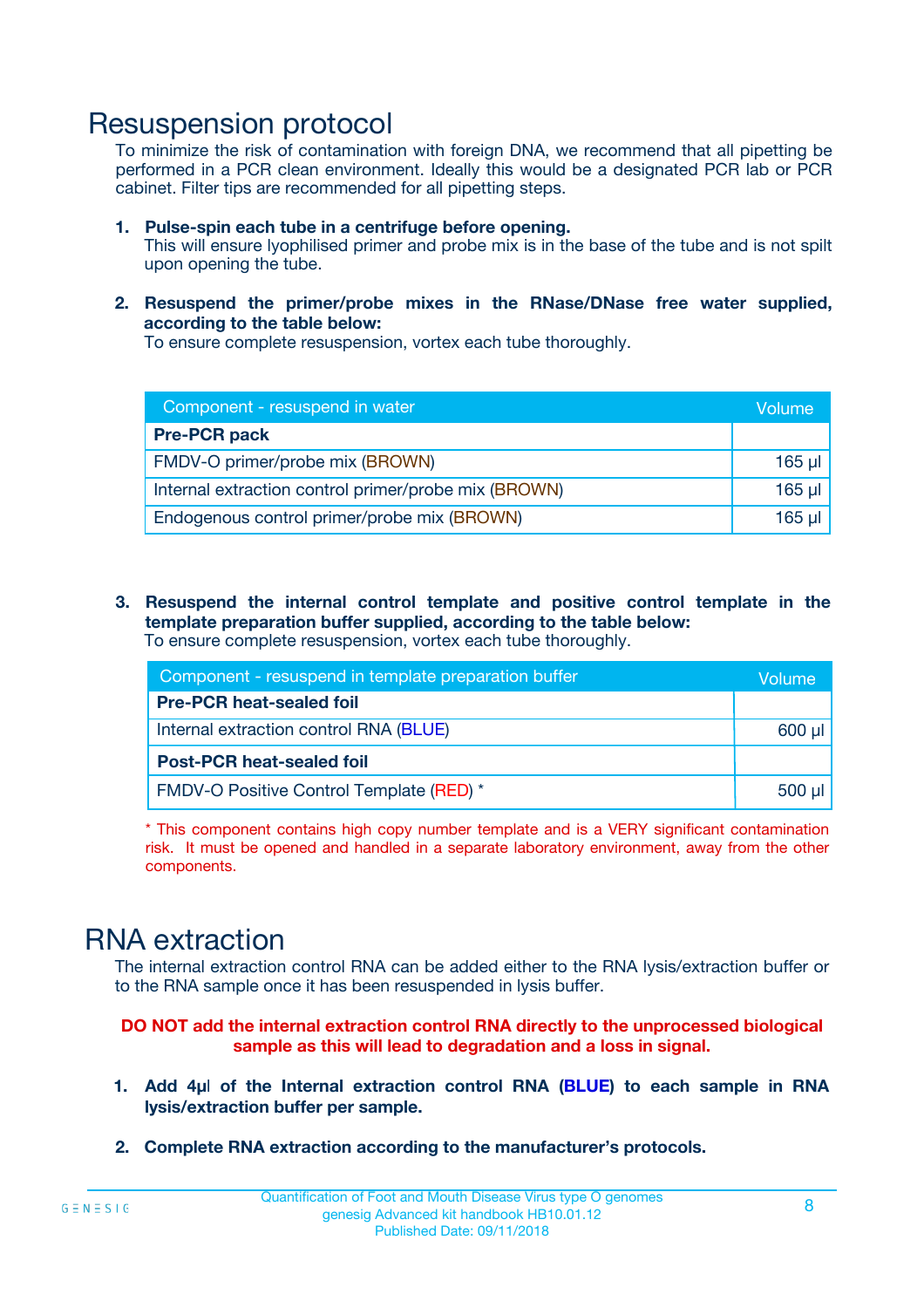# OneStep RT-qPCR detection protocol

#### **For optimum performance and sensitivity.**

All pipetting steps and experimental plate set up should be performed on ice. After the plate is poured proceed immediately to the OneStep amplification protocol. Prolonged incubation of reaction mixes at room temperature can lead to PCR artifacts that reduce the sensitivity of detection.

#### **1. For each RNA sample prepare a reaction mix according to the table below: Include sufficient reactions for positive and negative controls.**

| Component                                                    | Volume   |
|--------------------------------------------------------------|----------|
| oasig OneStep or PrecisionPLUS OneStep 2X RT-qPCR Master Mix | $10 \mu$ |
| FMDV-O primer/probe mix (BROWN)                              | 1 µl     |
| Internal extraction control primer/probe mix (BROWN)         | 1 µI     |
| <b>RNase/DNase free water (WHITE)</b>                        | $3 \mu$  |
| <b>Final Volume</b>                                          | 15 ul    |

**2. For each RNA sample prepare an endogenous control reaction according to the table below (optional):**

This control reaction will provide crucial information regarding the quality of the biological sample.

| Component                                                    | Volume          |
|--------------------------------------------------------------|-----------------|
| oasig OneStep or PrecisionPLUS OneStep 2X RT-qPCR Master Mix | 10 µl           |
| Endogenous control primer/probe mix (BROWN)                  | 1 µl            |
| <b>RNase/DNase free water (WHITE)</b>                        | $4 \mu$         |
| <b>Final Volume</b>                                          | $15$ µl $\vert$ |

- **3. Pipette 15µl of these mixes into each well according to your qPCR experimental plate set up.**
- **4. Pipette 5µl of RNA template into each well, according to your experimental plate set up.**

For negative control wells use 5µl of RNase/DNase free water. The final volume in each well is 20µl.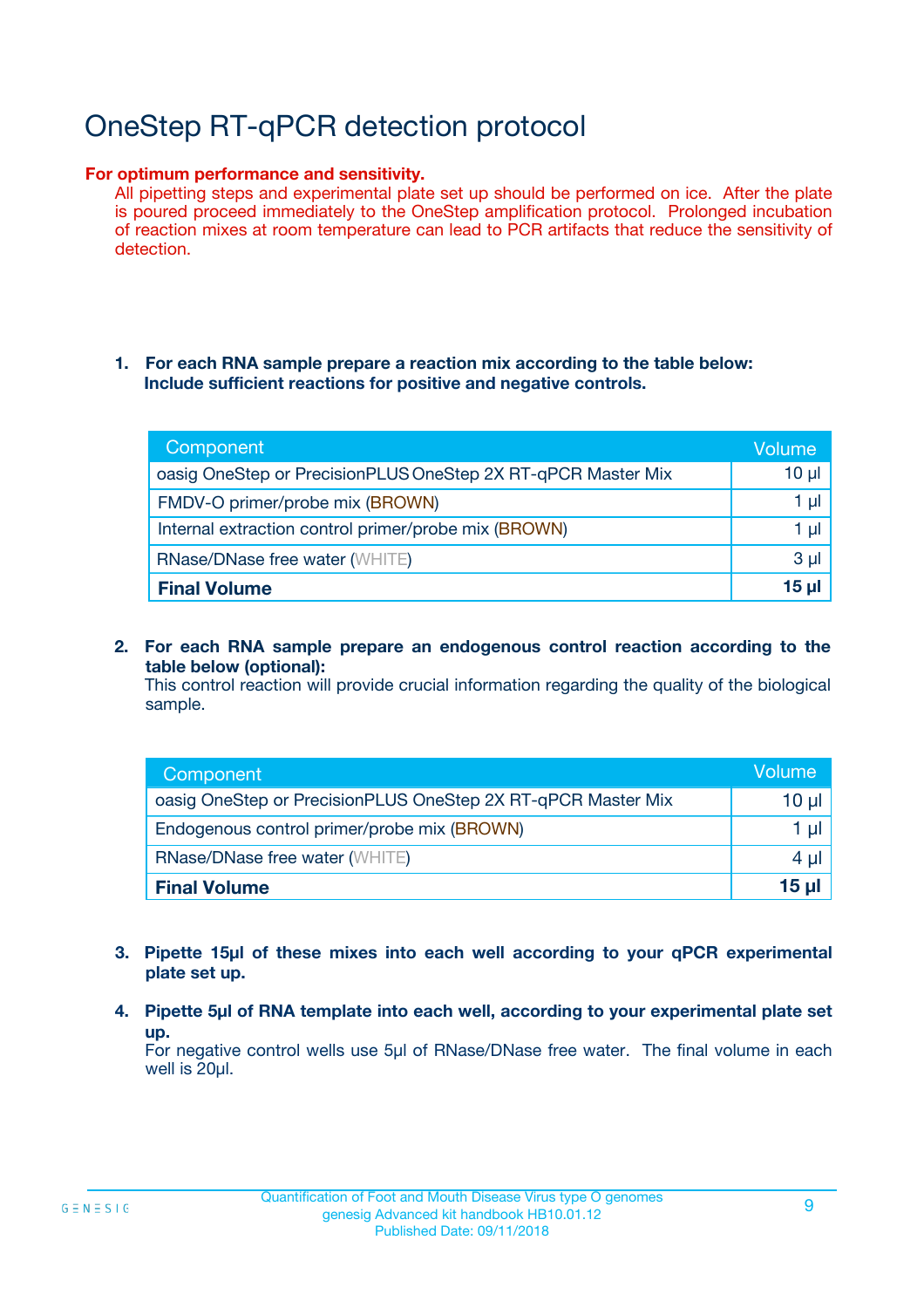**5. If a standard curve is included for quantitative analysis prepare a reaction mix according to the table below:**

| Component                                                    | Volume       |
|--------------------------------------------------------------|--------------|
| oasig OneStep or PrecisionPLUS OneStep 2X RT-qPCR Master Mix | $10 \mu$     |
| FMDV-O primer/probe mix (BROWN)                              |              |
| <b>RNase/DNase free water (WHITE)</b>                        | 4 µ          |
| <b>Final Volume</b>                                          | <u>15 µl</u> |

- **6. Preparation of standard curve dilution series.**
	- **1) Pipette 90µl of template preparation buffer into 5 tubes and label 2-6**
	- **2) Pipette 10µl of Positive Control Template (RED) into tube 2**
	- **3) Vortex thoroughly**
	- **4) Change pipette tip and pipette 10 µl from tube 2 into tube 3**
	- **5) Vortex thoroughly**

**Repeat steps 4 and 5 to complete the dilution series**

| <b>Standard Curve</b>         | <b>Copy Number</b>     |
|-------------------------------|------------------------|
| Tube 1 Positive control (RED) | $2 \times 10^5$ per µl |
| Tube 2                        | $2 \times 10^4$ per µl |
| Tube 3                        | $2 \times 10^3$ per µl |
| Tube 4                        | $2 \times 10^2$ per µl |
| Tube 5                        | 20 per µl              |
| Tube 6                        | $2$ per $\mu$          |

**7. Pipette 5µl of standard template into each well for the standard curve according to your plate set-up**

The final volume in each well is 20µl.

### OneStep RT-qPCR Amplification Protocol

Amplification conditions using oasig OneStep or PrecisionPLUS OneStep 2X RT-qPCR Master Mix.

|             | <b>Step</b>                  | <b>Time</b>      | <b>Temp</b> |
|-------------|------------------------------|------------------|-------------|
|             | <b>Reverse Transcription</b> | $10 \text{ min}$ | 55 °C       |
|             | Enzyme activation            | 2 min            | 95 °C       |
| Cycling x50 | Denaturation                 | 10 <sub>s</sub>  | 95 °C       |
|             | <b>DATA COLLECTION *</b>     | 60 s             | 60 °C       |

\* Fluorogenic data should be collected during this step through the FAM and VIC channels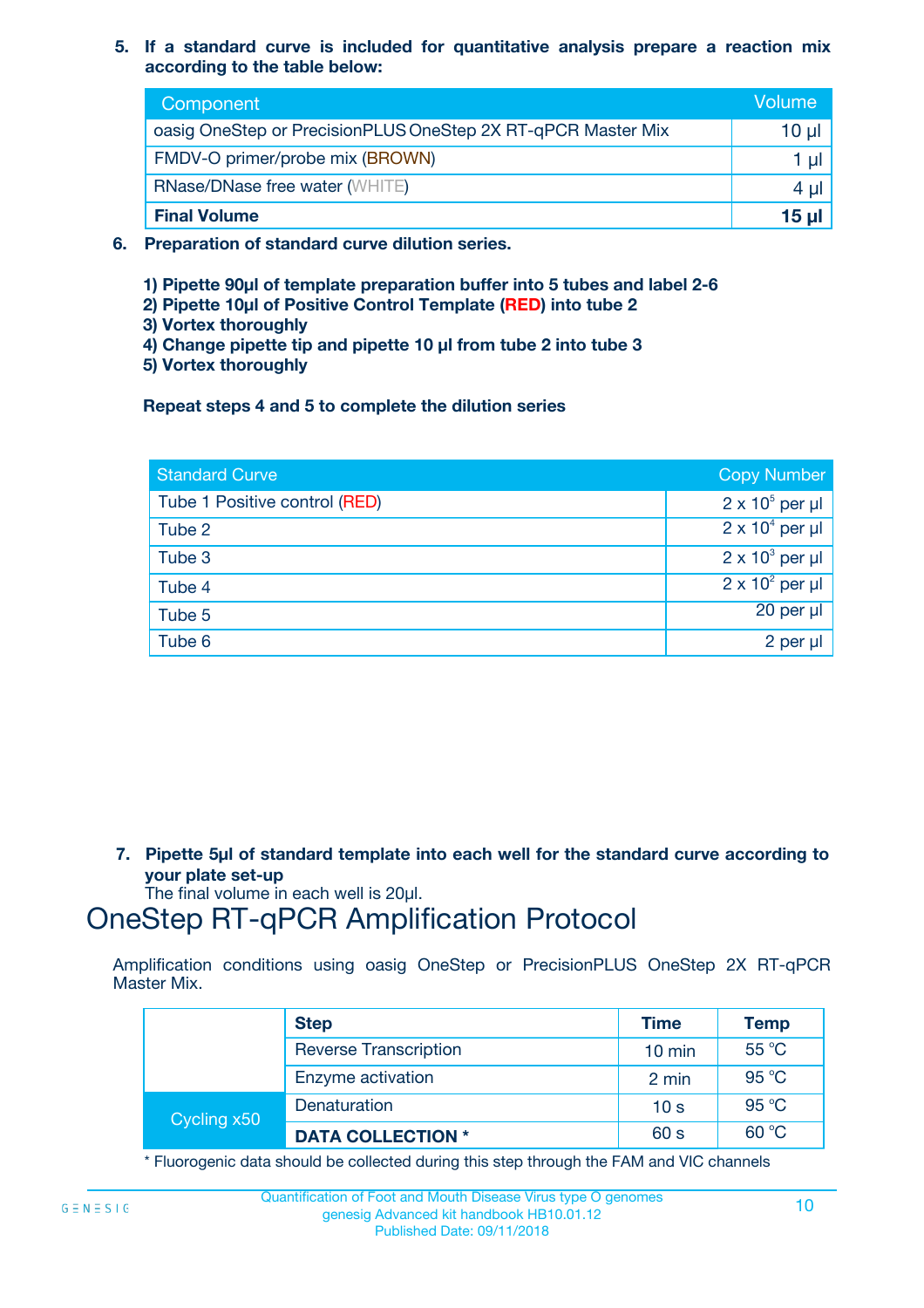### Interpretation of results

| <b>Target</b><br>(FAM) | Internal<br>control<br>(NIC) | <b>Positive</b><br>control | <b>Negative</b><br>control | Interpretation                                                                                                  |
|------------------------|------------------------------|----------------------------|----------------------------|-----------------------------------------------------------------------------------------------------------------|
| $\leq 30$              | $+ 1 -$                      | ÷                          |                            | <b>POSITIVE QUANTITATIVE RESULT</b><br>calculate copy number                                                    |
| > 30                   | ÷                            | ÷                          |                            | <b>POSITIVE QUANTITATIVE RESULT</b><br>calculate copy number                                                    |
| > 30                   |                              | ÷                          |                            | <b>POSITIVE QUALITATIVE RESULT</b><br>do not report copy number as this<br>may be due to poor sample extraction |
|                        | ÷                            | ÷                          |                            | <b>NEGATIVE RESULT</b>                                                                                          |
| $+ 1 -$                | $+ 1 -$                      | ÷                          | $\leq$ 35                  | <b>EXPERIMENT FAILED</b><br>due to test contamination                                                           |
|                        | $+$ / -                      |                            | > 35                       | $\star$                                                                                                         |
|                        |                              | ÷                          |                            | <b>SAMPLE PREPARATION FAILED</b>                                                                                |
|                        |                              |                            |                            | <b>EXPERIMENT FAILED</b>                                                                                        |

Positive control template (**RED**) is expected to amplify between Cq 16 and 23. Failure to satisfy this quality control criterion is a strong indication that the experiment has been compromised.

\*Where the test sample is positive and the negative control is positive with a  $Cq > 35$ , the sample must be reinterpreted based on the relative signal strength of the two results:



If the sample amplifies  $> 5$  Cq earlier than the negative control then the sample should be reinterpreted (via the table above) with the negative control verified as negative.



If the sample amplifies  $< 5$  Cq earlier than the negative control then the positive sample result is invalidated and the result should be determined inconclusive due to test contamination. The test for this sample should be repeated.